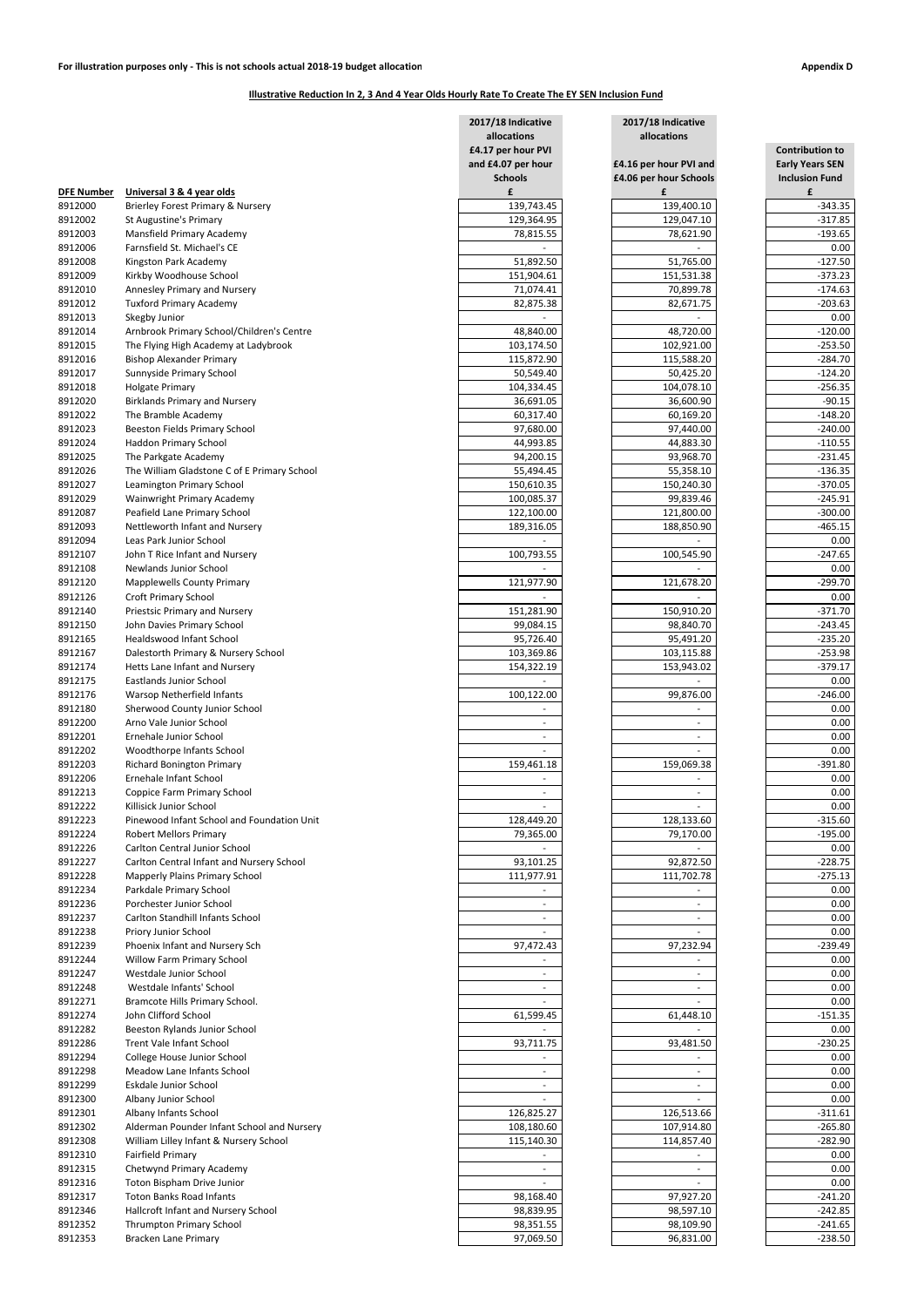|                    |                                                                     | 2017/18 Indicative                            | 2017/18 Indicative                    |                                                  |  |
|--------------------|---------------------------------------------------------------------|-----------------------------------------------|---------------------------------------|--------------------------------------------------|--|
|                    |                                                                     | allocations<br>£4.17 per hour PVI             | allocations<br>£4.16 per hour PVI and | <b>Contribution to</b><br><b>Early Years SEN</b> |  |
|                    |                                                                     | and £4.07 per hour                            |                                       |                                                  |  |
|                    |                                                                     | <b>Schools</b>                                | £4.06 per hour Schools                | <b>Inclusion Fund</b>                            |  |
| 8912361            | <b>Forest Glade Primary</b>                                         | 15,506.70                                     | 15,468.60                             | $-38.10$                                         |  |
| 8912362            | Hillocks Primary School and Foundation Stage Unit                   | 89,926.65                                     | 89,705.70                             | $-220.95$                                        |  |
| 8912395            | <b>Brinsley Primary School</b>                                      | 98,736.17                                     | 98,493.57                             | $-242.60$                                        |  |
| 8912406            | <b>Lynncroft Primary School</b>                                     | 55,250.25                                     | 55,114.50                             | $-135.75$                                        |  |
| 8912414            | <b>Gilthill Primary School</b>                                      |                                               |                                       | 0.00                                             |  |
| 8912416            | Larkfields Junior                                                   | $\overline{\phantom{a}}$                      | $\overline{\phantom{a}}$              | 0.00                                             |  |
| 8912417<br>8912418 | Horsendale Primary<br>Larkfields Infant School                      | $\overline{\phantom{0}}$                      |                                       | 0.00<br>0.00                                     |  |
| 8912436            | <b>Bagthorpe Primary</b>                                            |                                               |                                       | 0.00                                             |  |
| 8912440            | Holly Hill Primary School                                           | 119,841.15                                    | 119,546.70                            | $-294.45$                                        |  |
| 8912444            | Jacksdale Primary and Nursery                                       | 73,565.25                                     | 73,384.50                             | $-180.75$                                        |  |
| 8912450            | Westwood Infant and Nursery School                                  | 46,214.85                                     | 46,101.30                             | $-113.55$                                        |  |
| 8912464            | <b>Beardall Fields Primary School</b>                               | 108,327.12                                    | 108,060.96                            | $-266.16$                                        |  |
| 8912466            | <b>Broomhill Junior School</b>                                      |                                               |                                       | 0.00                                             |  |
| 8912470            | <b>Butler's Hill Infant School</b>                                  | 129,395.48                                    | 129,077.55                            | $-317.93$                                        |  |
| 8912471            | <b>Edgewood Primary School</b>                                      | 105,921.75                                    | 105,661.50                            | $-260.25$                                        |  |
| 8912490            | Leen Mills Primary School                                           |                                               |                                       | 0.00<br>$-136.95$                                |  |
| 8912532<br>8912560 | Lovers Lane Primary<br>Lady Bay Primary School                      | 55,738.65                                     | 55,601.70                             | 0.00                                             |  |
| 8912565            | Jesse Gray Primary School                                           | $\overline{\phantom{0}}$                      | $\overline{\phantom{0}}$              | 0.00                                             |  |
| 8912568            | West Bridgford Infants School                                       |                                               |                                       | 0.00                                             |  |
| 8912571            | Abbey Road Primary School                                           | $\overline{\phantom{a}}$                      | $\overline{\phantom{a}}$              | 0.00                                             |  |
| 8912574            | The West Bridgford Junior School                                    | $\overline{\phantom{a}}$                      | $\overline{\phantom{a}}$              | 0.00                                             |  |
| 8912585            | <b>Edwalton Primary School</b>                                      |                                               |                                       | 0.00                                             |  |
| 8912590            | Heymann Primary School                                              | 116,422.35                                    | 116,136.30                            | $-286.05$                                        |  |
| 8912611            | Redlands Primary and Nursery School                                 | 122,551.77                                    | 122,250.66                            | $-301.11$                                        |  |
| 8912614            | <b>Haggonfields Primary</b>                                         | 57,570.15                                     | 57,428.70                             | $-141.45$                                        |  |
| 8912616            | Sir Edmund Hillary Primary                                          | 168,559.05                                    | 168,144.90                            | $-414.15$                                        |  |
| 8912634<br>8912673 | Norbridge Academy<br><b>Manners Sutton Primary School</b>           | 215,994.90<br>2,857.14                        | 215,464.20                            | $-530.70$<br>$-7.02$                             |  |
| 8912674            | Chuter Ede Primary School                                           |                                               | 2,850.12                              | $0.00\,$                                         |  |
| 8912678            | John Hunt Primary                                                   | 123,931.50                                    | 123,627.00                            | $-304.50$                                        |  |
| 8912679            | Beckingham Primary School                                           | 3,762.10                                      | 3,752.86                              | $-9.24$                                          |  |
| 8912685            | Bestwood Village Hawthorne                                          | 67,069.53                                     | 66,904.74                             | $-164.79$                                        |  |
| 8912692            | Robert Miles Infant School                                          |                                               |                                       | 0.00                                             |  |
| 8912693            | Carnarvon Primary School                                            | $\overline{\phantom{0}}$                      | $\overline{\phantom{0}}$              | 0.00                                             |  |
| 8912699            | <b>Burton Joyce Primary School</b>                                  |                                               |                                       | 0.00                                             |  |
| 8912700            | Manor Park Infants School                                           | 117,641.32                                    | 117,352.27                            | $-289.05$                                        |  |
| 8912704            | Ramsden Primary School                                              |                                               |                                       | 0.00                                             |  |
| 8912705<br>8912711 | Clarborough Primary<br><b>Samuel Barlow Primary</b>                 | 45,665.40<br>80,586.00                        | 45,553.20<br>80,388.00                | $-112.20$<br>$-198.00$                           |  |
| 8912718            | John Blow Primary School                                            |                                               |                                       | 0.00                                             |  |
| 8912723            | Cropwell Bishop Primary School                                      |                                               |                                       | 0.00                                             |  |
| 8912731            | Lantern Lane Primary Nursery School                                 | 109,255.08                                    | 108,986.64                            | $-268.44$                                        |  |
| 8912732            | East Leake Brookside Primary                                        | 46,703.25                                     | 46,588.50                             | $-114.75$                                        |  |
| 8912734            | East Markham Primary School                                         |                                               |                                       | 0.00                                             |  |
| 8912737            | King Edwin Primary School                                           | 133,736.13                                    | 133,407.54                            | $-328.59$                                        |  |
| 8912741            | <b>Elkesley County Primary School</b>                               | 30,818.04                                     | 30,742.32                             | $-75.72$                                         |  |
| 8912742            | <b>Everton Primary School</b>                                       | 28,766.76                                     | 28,696.08                             | $-70.68$                                         |  |
| 8912745<br>8912748 | Flintham Primary School                                             | 7,570.20                                      | 7,551.60                              | $-18.60$<br>0.00                                 |  |
| 8912751            | <b>Gotham Primary School</b><br>Queen Eleanor Primary School        | $\qquad \qquad -$<br>$\overline{\phantom{a}}$ | $\overline{\phantom{a}}$              | 0.00                                             |  |
| 8912768            | Willow Brook Primary School                                         | $\overline{\phantom{0}}$                      | $\overline{a}$                        | 0.00                                             |  |
| 8912769            | Kinoulton Primary School                                            | $\overline{\phantom{0}}$                      |                                       | 0.00                                             |  |
| 8912770            | Crossdale Drive Primary School                                      |                                               |                                       | 0.00                                             |  |
| 8912772            | Kirklington Primary School                                          | 671.55                                        | 669.90                                | $-1.65$                                          |  |
| 8912775            | Lambley Primary School                                              |                                               |                                       | 0.00                                             |  |
| 8912779            | <b>Mattersey County Primary</b>                                     | 6,349.20                                      | 6,333.60                              | $-15.60$                                         |  |
| 8912781            | <b>Misson Primary School</b>                                        | 10,622.70                                     | 10,596.60                             | $-26.10$                                         |  |
| 8912784            | <b>Misterton Primary School</b>                                     | 68,351.58                                     | 68,183.64                             | $-167.94$                                        |  |
| 8912787            | <b>Newstead Primary School</b>                                      | 49,535.97                                     | 49,414.26                             | $-121.71$<br>$-200.60$                           |  |
| 8912788<br>8912790 | Abbey Gates Primary School<br>Normanton on Soar Primary             | 81,645.62<br>22,777.14                        | 81,445.02<br>22,721.18                | $-55.96$                                         |  |
| 8912793            | North Clifton Primary School                                        | 10,048.83                                     | 10,024.14                             | $-24.69$                                         |  |
| 8912796            | Muskham Primary School                                              | 15,128.19                                     | 15,091.02                             | $-37.17$                                         |  |
| 8912801            | Forest View Junior School                                           |                                               |                                       | 0.00                                             |  |
| 8912802            | Maun Infant & Nursery School                                        | 141,440.64                                    | 141,093.12                            | $-347.52$                                        |  |
| 8912806            | <b>Orston Primary</b>                                               | 671.55                                        | 669.90                                | $-1.65$                                          |  |
| 8912810            | Radcliffe on Trent Infant                                           | 99,779.51                                     | 99,534.35                             | $-245.16$                                        |  |
| 8912812            | Radcliffe on Trent Junior                                           |                                               |                                       | 0.00                                             |  |
| 8912813            | <b>Rampton Primary School</b>                                       | 20,634.90                                     | 20,584.20                             | $-50.70$                                         |  |
| 8912821            | Lake View Primary and Nursery                                       | 58,424.85                                     | 58,281.30                             | $-143.55$                                        |  |
| 8912822<br>8912824 | James Peacock Infant and Nursery School<br>Lowes Wong Infant School | 178,388.10<br>35,836.35                       | 177,949.80<br>35,748.30               | $-438.30$<br>$-88.05$                            |  |
| 8912826            | <b>Sutton Bonington Primary</b>                                     |                                               |                                       | 0.00                                             |  |
| 8912829            | <b>Sutton on Trent Primary</b>                                      | 4,761.90                                      | 4,750.20                              | $-11.70$                                         |  |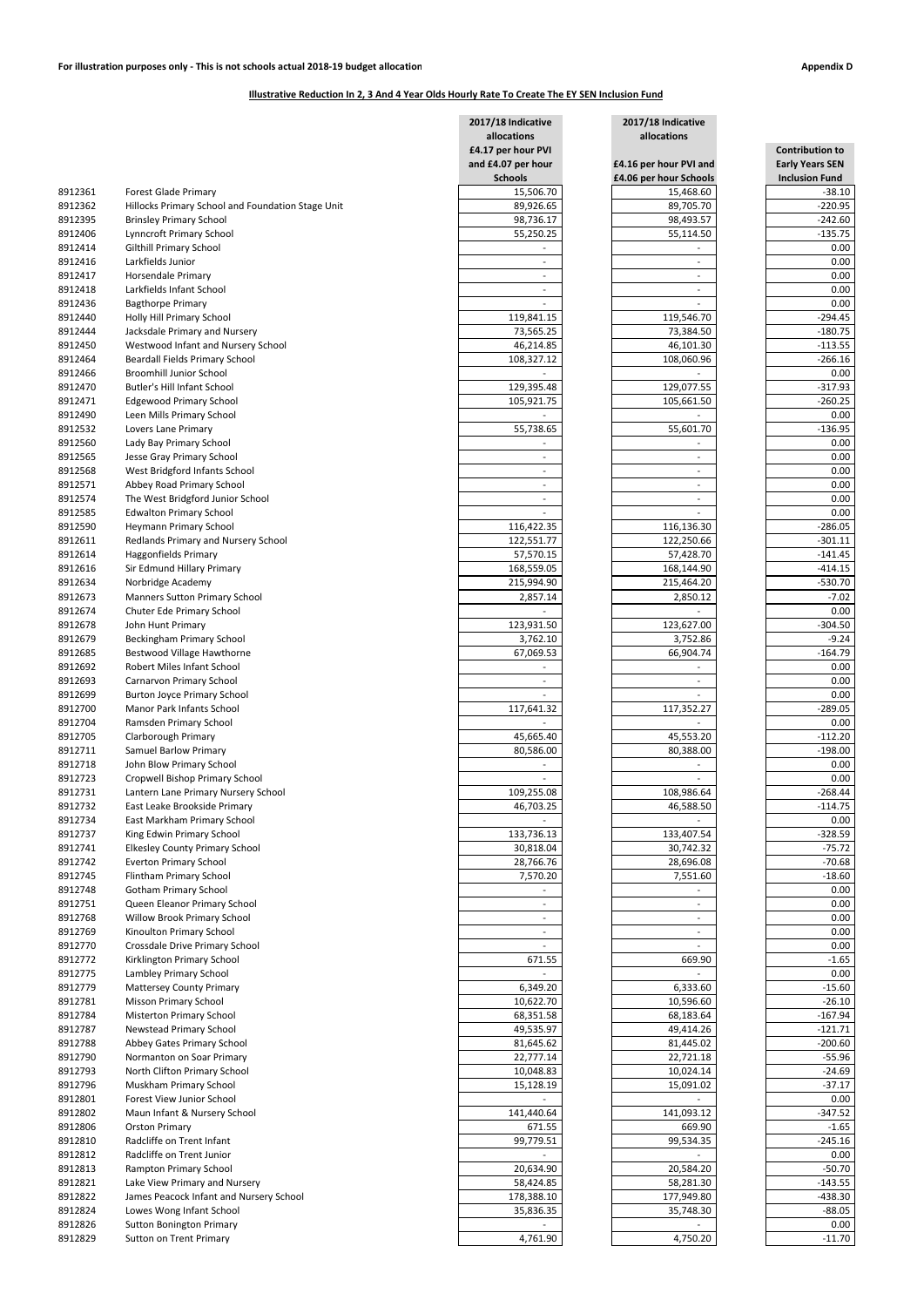|                    |                                                                      | 2017/18 Indicative                       | 2017/18 Indicative                    |                                                  |  |
|--------------------|----------------------------------------------------------------------|------------------------------------------|---------------------------------------|--------------------------------------------------|--|
|                    |                                                                      | allocations                              | allocations<br>£4.16 per hour PVI and | <b>Contribution to</b><br><b>Early Years SEN</b> |  |
|                    |                                                                      | £4.17 per hour PVI<br>and £4.07 per hour |                                       |                                                  |  |
|                    |                                                                      | <b>Schools</b>                           | £4.06 per hour Schools                | <b>Inclusion Fund</b>                            |  |
| 8912844            | Walkeringham Primary School                                          | 21,733.80                                | 21,680.40                             | $-53.40$                                         |  |
| 8912850            | Willoughby Primary School                                            |                                          |                                       | 0.00                                             |  |
| 8912853            | Winthorpe Primary School                                             | $\overline{\phantom{a}}$                 |                                       | 0.00                                             |  |
| 8912858            | <b>Tollerton Primary School</b>                                      |                                          |                                       | 0.00                                             |  |
| 8912860            | Sir John Sherbrooke Junior                                           |                                          |                                       | 0.00                                             |  |
| 8912865            | Robert Miles Junior                                                  |                                          |                                       | 0.00                                             |  |
| 8912876            | Ranskill Primary School                                              |                                          |                                       | 0.00                                             |  |
| 8912900            | Kimberley Primary                                                    | 59,218.50                                | 59,073.00                             | $-145.50$                                        |  |
| 8912901            | Round Hill Primary                                                   | 9,951.15                                 | 9,926.70                              | $-24.45$                                         |  |
| 8912910            | <b>Hollywell Primary</b>                                             |                                          |                                       | 0.00                                             |  |
| 8912911            | Stanhope Primary School                                              | 75,677.58                                | 75,491.64                             | $-185.94$                                        |  |
| 8912912            | Kingsway Primary School                                              |                                          |                                       | 0.00                                             |  |
| 8912913<br>8912916 | Morven Park Primary School<br>Arnold Mill Primary                    | 194,403.55<br>97,143.37                  | 193,925.90<br>96,904.69               | $-477.65$<br>$-238.68$                           |  |
| 8912918            | <b>Orchard Primary School</b>                                        | 140,476.05                               | 140,130.90                            | $-345.15$                                        |  |
| 8912919            | Greenwood Primary School                                             | 119,963.25                               | 119,668.50                            | $-294.75$                                        |  |
| 8912920            | Jeffries Primary and Nursery School                                  | 77,960.85                                | 77,769.30                             | $-191.55$                                        |  |
| 8912921            | Barnby Road Academy Primary and Nursery                              | 146,397.90                               | 146,038.20                            | $-359.70$                                        |  |
| 8912923            | <b>Holly Primary School</b>                                          | 132,307.56                               | 131,982.48                            | $-325.08$                                        |  |
| 8912924            | Keyworth Primary and Nursery                                         | 37,059.39                                | 36,968.33                             | $-91.06$                                         |  |
| 8912925            | Prospect Hill Infant                                                 | 155,311.20                               | 154,929.60                            | $-381.60$                                        |  |
| 8912926            | Prospect Hill Junior School                                          |                                          |                                       | 0.00                                             |  |
| 8912927            | Church Vale Primary School                                           | 60,073.20                                | 59,925.60                             | $-147.60$                                        |  |
| 8912928            | Carr Hill Primary School                                             | 106,043.85                               | 105,783.30                            | $-260.55$                                        |  |
| 8912930            | <b>Heatherley Primary School</b>                                     | 65,934.00                                | 65,772.00                             | $-162.00$                                        |  |
| 8912931            | <b>Greythorn Primary School</b>                                      |                                          |                                       | 0.00                                             |  |
| 8912933            | Sparken Hill                                                         | 133,516.35                               | 133,188.30                            | $-328.05$                                        |  |
| 8912934            | <b>Mornington Primary School</b>                                     |                                          |                                       | 0.00                                             |  |
| 8912937<br>8912940 | <b>Forest Town Primary</b><br>Blisthorpe Flying High (Crompton View) | 118,437.00<br>77,167.20                  | 118,146.00<br>76,977.60               | $-291.00$<br>$-189.60$                           |  |
| 8912941            | Gateford Park                                                        |                                          |                                       | $0.00\,$                                         |  |
| 8912942            | <b>Arnold View Primary</b>                                           | 82,905.90                                | 82,702.20                             | $-203.70$                                        |  |
| 8912946            | Pierrepont Gamston Primary School                                    |                                          |                                       | 0.00                                             |  |
| 8912947            | Berry Hill Primary School                                            | 132,588.39                               | 132,262.62                            | $-325.77$                                        |  |
| 8912948            | <b>Crescent Primary School</b>                                       | 118,925.40                               | 118,633.20                            | $-292.20$                                        |  |
| 8913004            | St. Edmund's C of E Primary & Nursery School                         | 52,197.75                                | 52,069.50                             | $-128.25$                                        |  |
| 8913008            | St. Andrews C.E Primary School                                       | 118,949.82                               | 118,657.56                            | $-292.26$                                        |  |
| 8913018            | All Hallows C.E. Controlled Primary                                  |                                          |                                       | 0.00                                             |  |
| 8913021            | Stapleford St John's CE Primary                                      |                                          |                                       | 0.00                                             |  |
| 8913031            | Selston C of E Infant and Nursery                                    | 84,090.27                                | 83,883.66                             | $-206.61$                                        |  |
| 8913032            | Underwood C.E. Primary School                                        |                                          |                                       | 0.00                                             |  |
| 8913040            | Mount C of E Primary School                                          | 75,335.70                                | 75,150.60                             | $-185.10$                                        |  |
| 8913055            | St John's C of E Primary                                             |                                          |                                       | 0.00                                             |  |
| 8913061            | Ranby C of E Primary School                                          | 17,570.19                                | 17,527.02                             | $-43.17$                                         |  |
| 8913065<br>8913072 | Bleasby C.E. Primary School,<br><b>Bunny C E Primary School</b>      | 21,587.28                                | 21,534.24                             | 0.00<br>$-53.04$                                 |  |
| 8913073            | St. Wilfrid's C.E. School                                            |                                          |                                       | 0.00                                             |  |
| 8913076            | Dean Hole Primary School                                             | 7,844.93                                 | 7,825.65                              | $-19.28$                                         |  |
| 8913081            | Coddington CE Primary School                                         | 118,192.80                               | 117,902.40                            | $-290.40$                                        |  |
| 8913084            | Costock C of E Primary School                                        |                                          |                                       | 0.00                                             |  |
| 8913087            | Cuckney C.E. Primary School                                          | 11,843.70                                | 11,814.60                             | $-29.10$                                         |  |
| 8913088            | Dunham on Trent C.E. Primary School                                  |                                          |                                       | 0.00                                             |  |
| 8913089            | East Bridgford St Peter's CofE                                       | 31,733.79                                | 31,655.82                             | $-77.97$                                         |  |
| 8913097            | St Peter's Crosskeys CE Academy                                      | 11,050.05                                | 11,022.90                             | $-27.15$                                         |  |
| 8913104            | Halam CE (C) Primary School                                          | 16,703.28                                | 16,662.24                             | $-41.04$                                         |  |
| 8913112            | Kneesall C of E Primary                                              | 8,461.53                                 | 8,440.74                              | $-20.79$                                         |  |
| 8913113            | Langar CofE Primary School                                           |                                          |                                       | 0.00                                             |  |
| 8913117            | St Matthews CE Primary                                               | 4,517.70                                 | 4,506.60                              | $-11.10$                                         |  |
| 8913118            | Leverton C of E Academy                                              |                                          |                                       | 0.00                                             |  |
| 8913119<br>8913126 | Norwell C of E Primary School<br>St Peter's C of E Junior            | 5,677.65                                 | 5,663.70                              | $-13.95$<br>0.00                                 |  |
| 8913132            | Holy Trinity Infants School                                          | 7,570.20                                 | 7,551.60                              | $-18.60$                                         |  |
| 8913133            | Lowes Wong Junior School                                             |                                          |                                       | 0.00                                             |  |
| 8913143            | Trowell C of E Primary School                                        |                                          |                                       | 0.00                                             |  |
| 8913145            | Walesby C.E. Primary                                                 |                                          |                                       | 0.00                                             |  |
| 8913287            | North Wheatley C of E Primary School                                 | 33,211.20                                | 33,129.60                             | $-81.60$                                         |  |
| 8913290            | Ravenshead C of E Primary                                            | 51,404.10                                | 51,277.80                             | $-126.30$                                        |  |
| 8913292            | Sir Donald Bailey                                                    | 134,065.80                               | 133,736.40                            | $-329.40$                                        |  |
| 8913293            | Northfield Primary and Nursery                                       | 95,176.95                                | 94,943.10                             | $-233.85$                                        |  |
| 8913294            | Langold Dyscarr Community Primary                                    | 93,528.60                                | 93,298.80                             | $-229.80$                                        |  |
| 8913295            | <b>Heathlands Primary and Nursery</b>                                | 51,315.17                                | 51,189.09                             | $-126.08$                                        |  |
| 8913296            | St. Peter's C. of E. Primary                                         | 84,932.76                                | 84,724.08                             | $-208.68$                                        |  |
| 8913297            | Abbey Primary School                                                 | 86,385.75                                | 86,173.50                             | $-212.25$                                        |  |
| 8913298            | Wynndale Primary                                                     | 11,843.70                                | 11,814.60                             | $-29.10$                                         |  |
| 8913310            | Sutton, St.Mary Magdalene C.E. Primary                               |                                          |                                       | 0.00                                             |  |
| 8913331            | Springbank Primary                                                   | 85,470.00                                | 85,260.00                             | $-210.00$                                        |  |